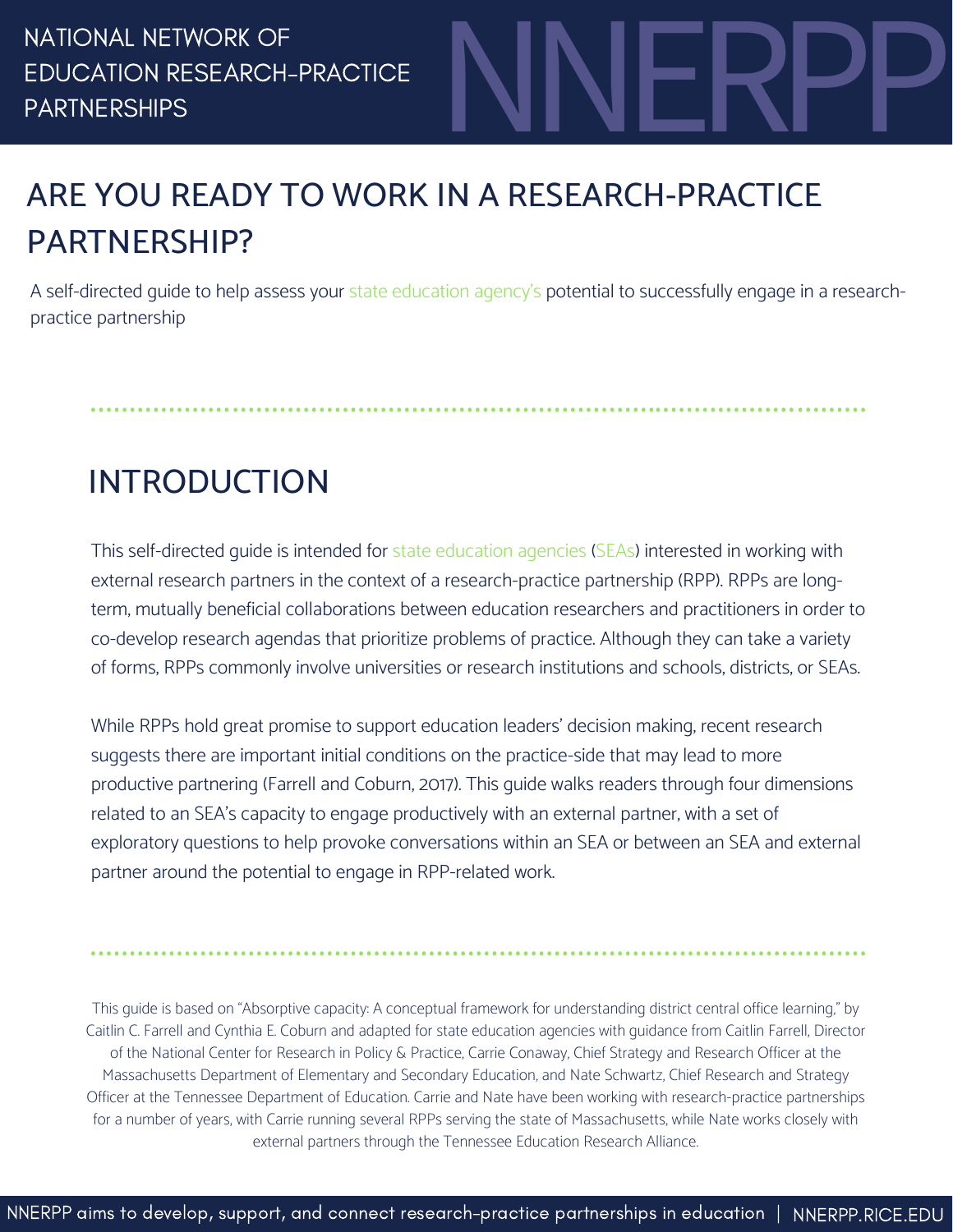# PART A: REFLECTIONS ON AGENCY CULTURE

# 1

## CURRENT ORGANIZATIONAL CONTENT KNOWLEDGE AND EXPERTISE WITHIN THE SEA

Prior to partnering, SEAs should first consider their existing content knowledge or expertise within the topic the SEA is interested in studying with external partners. Depending on the research question, relevant knowledge or expertise could involve different departments (e.g., curriculum & instruction versus accountability). Note that it is not necessary for everyone in the SEA to be contentexperts; rather, it is important to know where content experts reside within the SEA.

### IN THEORY IN THEORY IN THE SERVICE IN PRACTICE

In Tennessee, the content teams that take part in the partnership carry as much of the responsibility for success as the research team. This means there is a significant time commitment required on the part of content experts - those in early literacy, in school turnaround, in middle grades math, and so on - but it also means they become fluent in the research and build new understandings of their work based on the engagement with the researchers.

After reading the above, take some time to reflect on your SEA's potential in this area:

What are the current strengths and where is expertise available in the SEA?

What are big challenges or needs on the horizon where additional, complementary expertise could be useful?

2

# STRATEGIC KNOWLEDGE LEADERSHIP WITHIN THE SEA

Strategic knowledge leadership is one's ability to locate and incorporate existing knowledge sources within the organization, scan the larger field for relevant knowledge, and synthesize these two sources of knowledge and link it with the organization's current routines. The degree to which SEA leaders may be willing to engage with external partners or how much they value external expertise is a critical aspect of strategic knowledge leadership. Additionally, SEA leaders may need to serve as "knowledge brokers" within the organization, helping others within the SEA understand how new knowledge or frameworks connect to their current work.

### IN THEORY IN THEORY IN THE SECOND ASSESSMENT OF THE SECOND IN PRACTICE

In Massachusetts, Carrie serves as a knowledge broker in the partnerships she manages with the MA Dept. of Elementary and Secondary Education, helping her practice-side team to navigate the research. Through this critical role, she is able to facilitate effective communications across both the research and practice sides of the partnership, as she is well-versed in the language, culture, and routines characterizing both contexts. While in Carrie's case she is internal to the SEA, she notes that in other cases the knowledge broker role may instead come from the research side or even both sides of the partnership.

After reading the above, take some time to reflect on your SEA's potential in this area:

What's the history of partnering with external research partners in your agency? When have these partnerships been productive or not?

 $\oslash$  Does the agency or the external research partners have someone who can serve in a knowledge broker role?

Is there an "appetite" in the agency for research findings?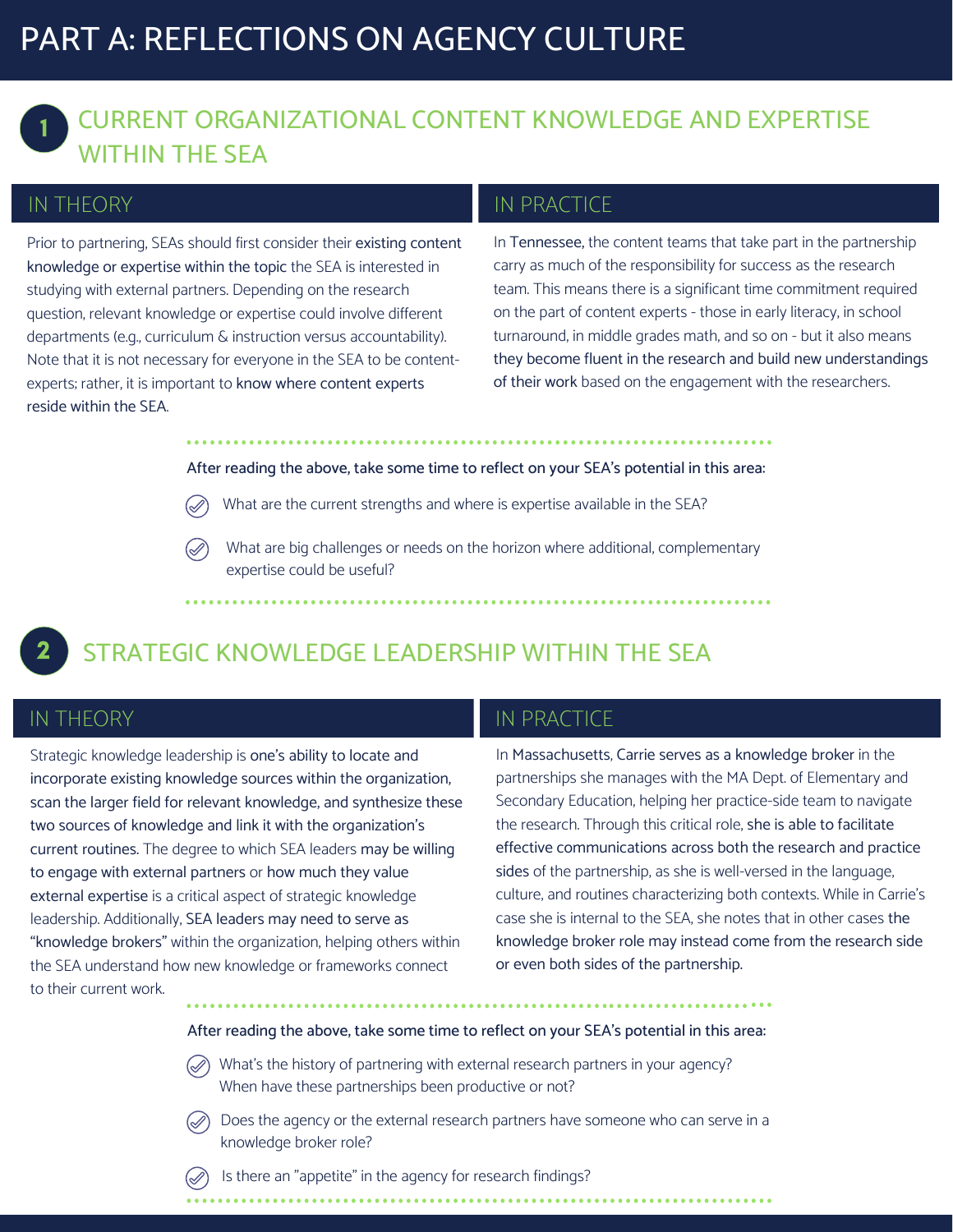# PART B: ASSESSING AGENCY STRUCTURES & PROCESSES



## COMMUNICATION PATHWAYS IN THE SEA

Prior to partnering, it is also important to consider the existing communication pathways within the SEA. Your agency will be more likely to engage productively with an external partner if there are ways to share learning, ideas, and questions internally with one another. These pathways can be informal, such as opportunities to meet in the hallways after meetings, or more formal, such as regularly scheduled departmental meetings or cross-departmental working groups.

### IN THEORY IN THEORY IN PRACTICE

In Massachusetts, the state's turnaround work is led by the Office of the Statewide System of Support (OSSS) but involves frequent and close collaboration with other internal experts, such as staff focused on curriculum framework implementation, English language acquisition, and educator quality, in addition to the research team. OSSS is responsible for coordinating these conversations through regularly scheduled project-specific and cross-team meetings.

### After reading the above, take some time to assess your SEA's potential in this area:

Where are there opportunities for departments to work together?

Where are there departmental silos, where there could be more cross-team work?

Are there times and spaces where different departments can learn from one another (either through formal meetings, cross-functional teams or less formally)?

4

## RESOURCES FOR PARTNERING WITHIN THE SEA

Beyond these organizational capacities to engage with external partners, there is the additional logistical consideration for whether your agency may have the time or related resources to partner. Coordinating schedules, negotiating research agendas, and developing a shared language that will be understood both by the research and practice sides all takes commitment and time, and are essential ingredients to building a successful RPPs.

## IN THEORY **IN PRACTICE**

Patience is a virtue: Note that work in the beginning stages of an RPP may yield little return on investment, as partners will need to spend time building foundations of trust, negotiating roles and responsibilities for partnership efforts, and co-developing research agendas - all of which is necessary for a successful partnership but delays potential impacts. As Nate from Tennessee notes, "Very little in our partnerships paid off for the first year and a half of work."

After reading the above, take some time to assess your SEA's potential in this area:

Are there leaders within your agency that are particularly interested in working with external researchers?

Is there an opportunity to develop intentional structures for interacting with external researchers?

What's the level of urgency within your SEA towards demonstrating "impact" of collaborations with external research partners?